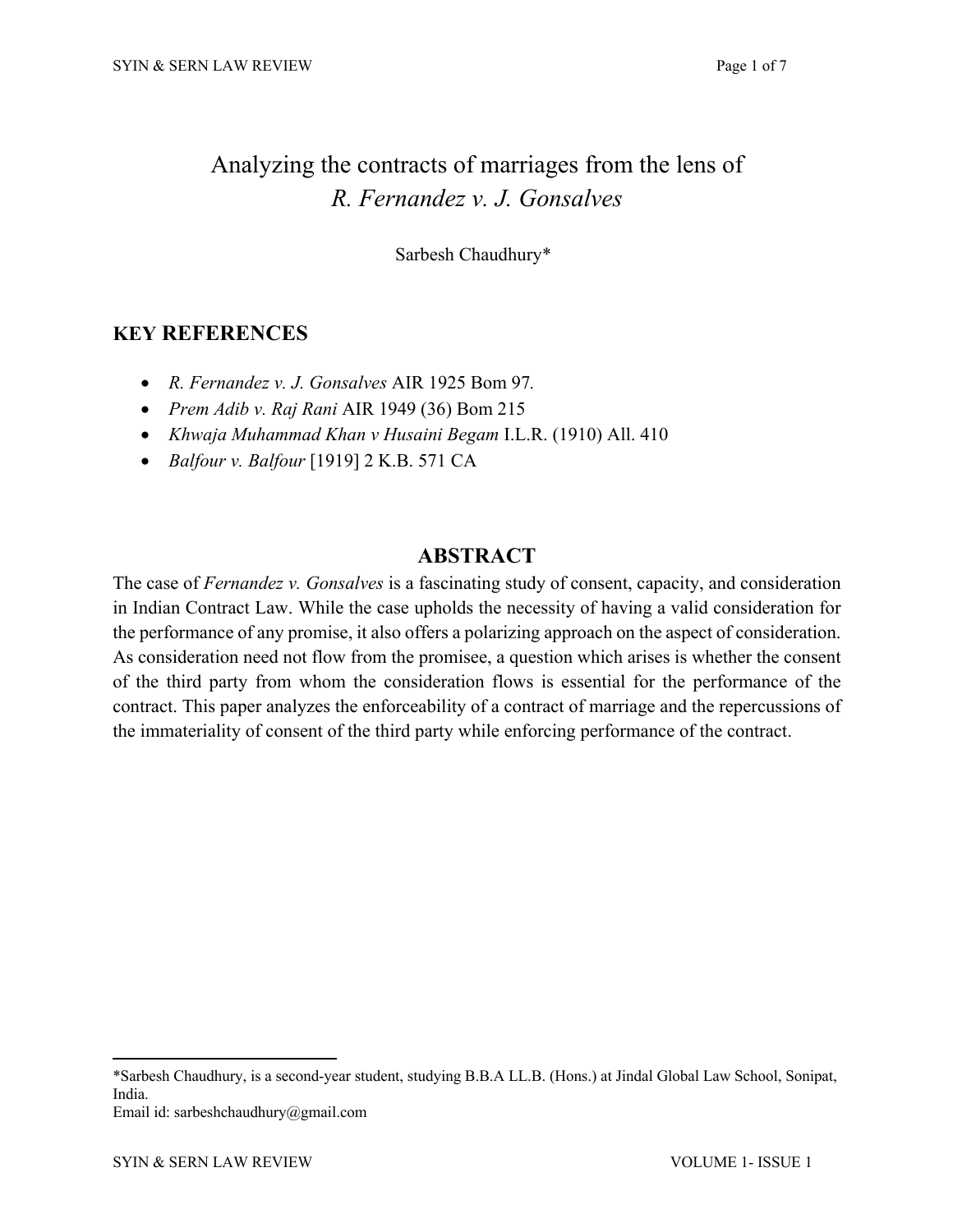### **INTRODUCTION**

The judgement of *R. Fernandez v. J. Gonsalves*<sup>2</sup> (henceforth referred to as '*Fernandez*')<sup>3</sup> was delivered on 14<sup>th</sup> July 1924. The plaintiff was Rose Fernandez (represented by advocate Poonawala) and the defendant was Joseph Gonsalves (represented by advocate Judah). The judgement was delivered by Taraporewala, J in the Bombay High Court. The case primarily deals with a minor's right to enforce a contract of marriage and the Doctrine of Privity, where the petitioner is not a party to the agreement. The plaintiff, who had attained the age of majority at the time of filing the suit, sought to recover damages from the breach of a contract of marriage, which the defendant had entered into with the plaintiff and her father. The judgement clearly states the facts of the case-

"The plaintiff's father and the defendant were employed in the docks and thus the defendant came to know the plaintiff. He asked the plaintiff's father to give the plaintiff in marriage to him and he also asked the plaintiff to marry him. Both plaintiff and plaintiff's father agreed. This was about a month or so before the writing of May 26, 1919, passed by the defendant. It appears that on that day the defendant desired that the plaintiff should go out with him as his fiancée. The plaintiff's father objected. Thereupon the defendant passed the writing…, whereby he agreed to marry the plaintiff within two years and to pay Rs. 2,000 by way of damages if he failed to do so. He gave the said writing to the plaintiff's father as the natural guardian of the plaintiff, and the plaintiff's father thereupon allowed the plaintiff' to go out with the defendant as desired by him."

The defendant breached the contract in 1921 by marrying another lady and the plaintiff sought damages from this breach. It must be noted that the suit was filed in the very same year, 1921, by which time the plaintiff had attained majority, although she was a minor when the contract was made.

The court was presented with several issues, primarily concerning privity and capacity. However, this essay will only focus on the treatment of contracts to marry in context of its binding effect on the minor, and the consequences this decision has on family and personal law, the idea of consideration under S. 2(d) and the glaring gaps which the judgement leaves in its ratio, while comparing the facts and the decision.

#### **THE ASPECT OF BENEFIT WHICH MIGHT BIND A MINOR**

The judge holds that there was a contract of marriage between the defendant and the plaintiff's father, who was acting as the minor's guardian on her behalf. Having cited *Mohori Bibee v. Dharmodas Ghose4 ('Mohori Bibee'*) in the judgement, Taraporewala, J. upholds that the contract with a minor is void. Therefore, the only other alternative which exists is that the

<sup>2</sup> R. Fernandez v. J. Gonsalves AIR 1925 Bom 97 (India).

<sup>3</sup> In this essay, the word Section has been abbreviated as 'S.' and all Sections pertain to The Indian Contract Act, 1872.

<sup>4</sup> Mohori Bibee v. Dharmodas Ghose (1903) 30 ILR Cal. 539 (India).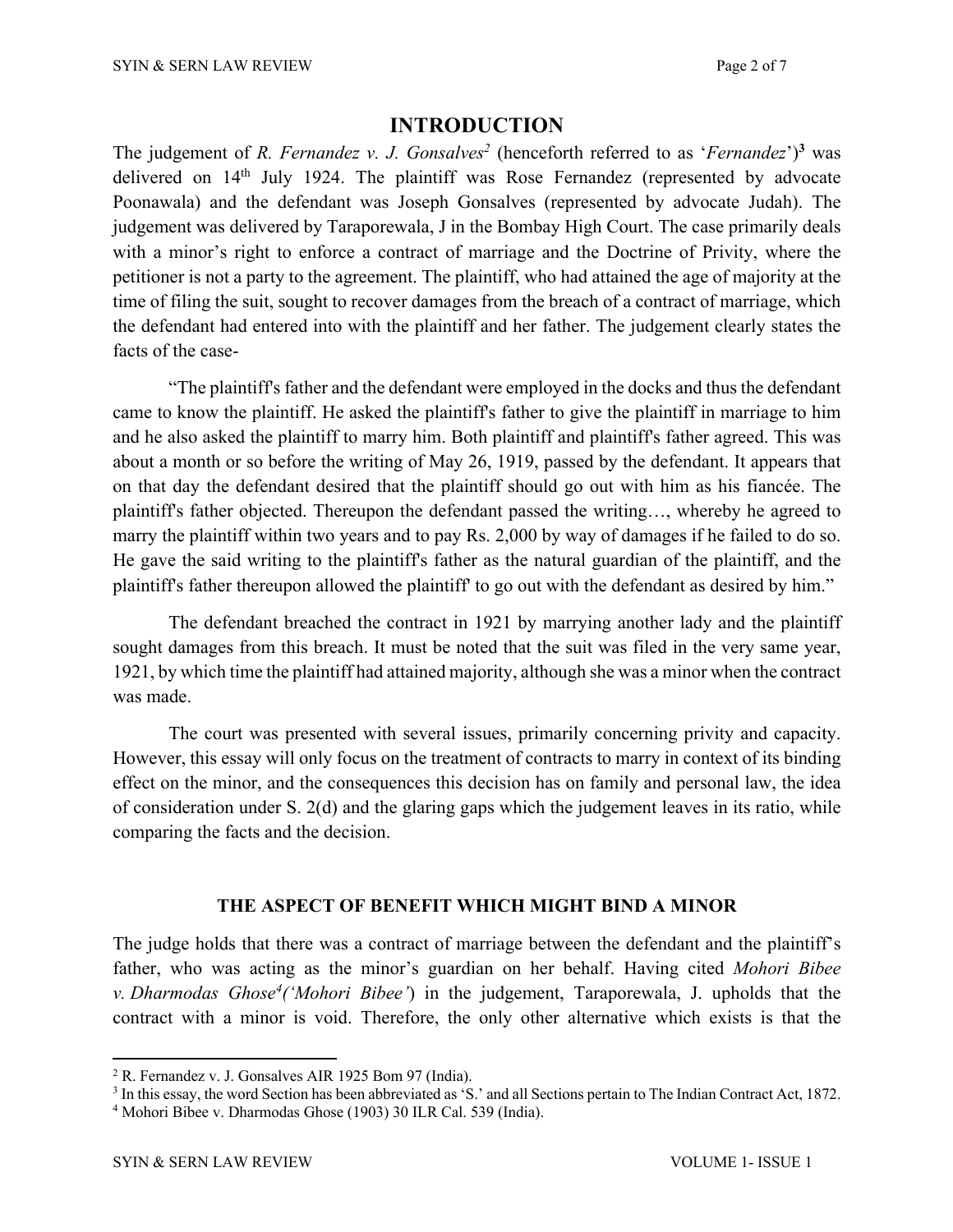agreement between the plaintiff's father and the defendant should be valid for such marriage to be enforceable. The precedent of *Mohori Bibee* is open to several interpretations. S. 11 of *The Indian Contract Act 1872* (henceforth referred to as 'the Act) clearly states those who have capacity to contract- an important requisite being that the contracting party must have attained the age of majority. S. 10 declares that the contracts, entered by those parties not competent to contract, shall be void. *Mohori Bibee* enunciates the contract with a minor to be void *ab initio*.

The other requirements of S. 10 of the Act for both these cases are fulfilled as there is free consent for lawful consideration and object. The discrepancy between *Mohori Bibee* and this case lies because *Mohori Bibee* was a contract of property while *Fernandez* is a contract of marriage. While *Mohori Bibee* does not have a third party involved, *Fernandez* does. The plaintiff was a third party from whom consideration, in the form of the very act of getting married to him, moved towards the defendant at his desire. S.11 of the Act deals only with the competency of the parties in a contract, not with third parties. Thus, as there is no explicit mention of the capacity if the third party to provide consideration to the promisor in a contract, the minors act of marriage could be considered as valid consideration being provided for the promise, despite the age of the minor. Also, as another consideration involves the guardian's promise to have his daughter married, which places an obligation on the third party (the minor plaintiff), which is binding in nature**.** Taraporewala, J. examines whether a contract, where the minor is not a party, can bind a third party, the third party being a minor. The court examines the case of *Mir Sarwarjan v. Fakhruddin Mahomed Chowdhuri<sup>5</sup>* whether it was held that a contract entered by a guardian could not be made binding on a minor. That case however also dealt with a transfer of property. This is a case where marriage is concerned. Usually, Common law permits that guardians can make contracts for the benefit of the minor, as mentioned in *Holt v. Ward, 17326*. The primary concern is whether marriage will be considered a 'benefit' for the minor.

The benefit in this case is determined not by legal precedents and judicial doctrines, but by a basic understanding one derives from other disciplines, primarily history and sociology. The judgement must be analyzed in context of the Indian society pre-independence. Child marriage was a common phenomenon. It might seem draconian and against the interest of public policy in today's developed society, but the judgement was given considering the common rituals and traditions practiced in the society of 1920s. The judge clearly states that marriage is considered a "sacred and essential duty of the parents and guardians, particularly of girls, to see that they are settle down in life by proper marriage." The judge remarks that it is more common for women in the society to get married and serve in domesticity rather than take up a profession, the latter scenario mostly being visible in the 'advanced communities'. The judge also remarks that this inference is drawn from the 'opinion of the majority in this country', who earnestly believe that women should be married after an age and 'discharge the duties of wife and mother, which are essential to the well-being of the community'. The inference might seem misogynistic, but it must

<sup>5</sup> Mir Sawarjan v. Fakhruddin Mohamed Chaudhuri (1911) 39 Cal. 239 (India). 6 Holt v. Ward [1732] 2 Starn.,937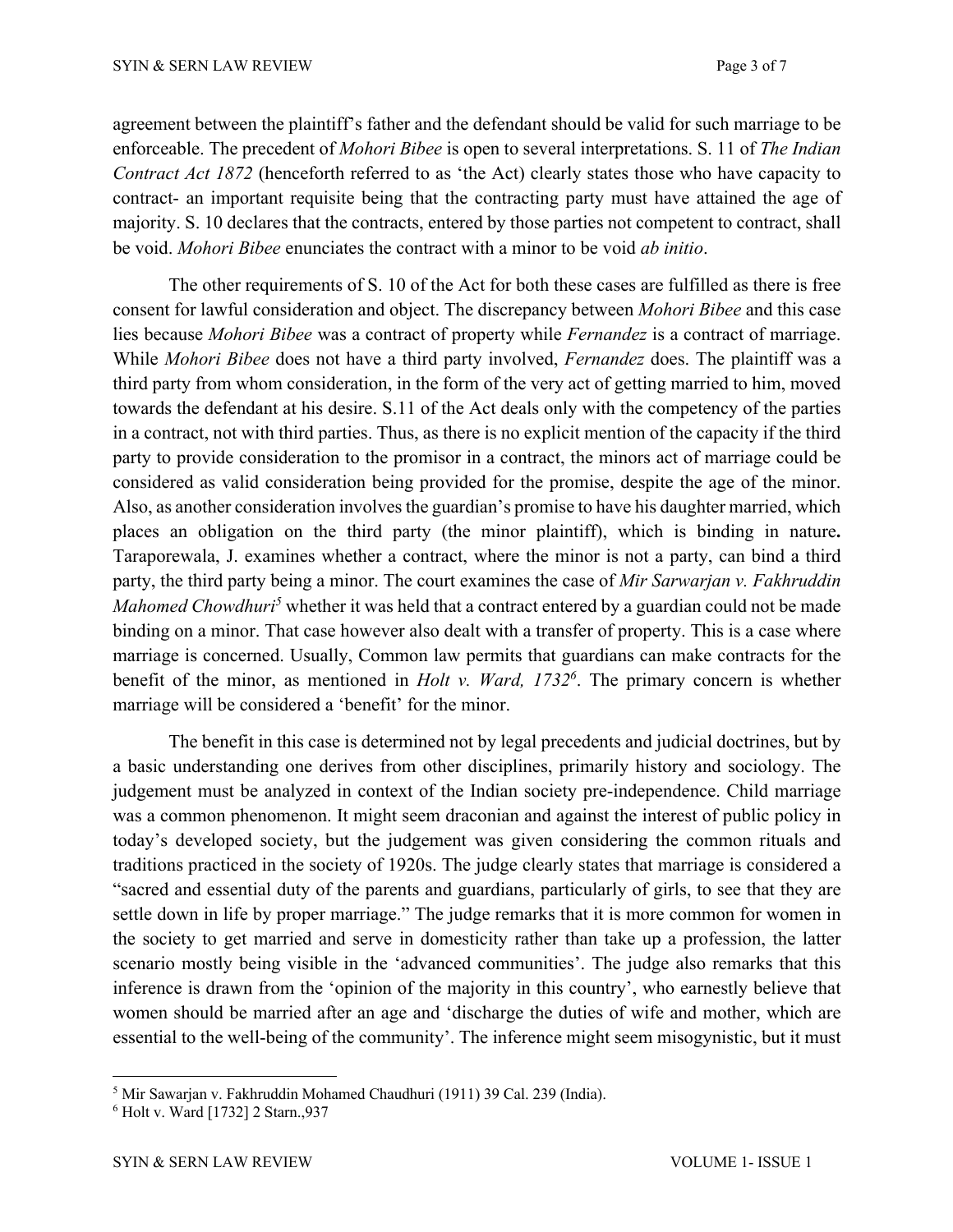be noted that a judgement is often delivered after considering the social and cultural factors at play and how apt the case would be to the society at large, which is why sometimes, a woman can be forced to enter into a contract of marriage which is deemed socially acceptable.

As this is a contract of marriage, there is a conflict between the Indian Contract Act and the personal law governing marriages in that the community, *The Indian Christians Marriage Act, 1872*. A takeaway from this judgement is that the judge does not refer to this personal law which can also imply that "Indian courts struggled with the implications of these decisions as they ran against traditional practice and personal law of the Hindus and Muslims."7 Though this judgement does not deal with the provisions of the personal laws, it upholds the traditional practice among Hindus and communities following Hindu customs. The judge also admits the dilemma he faces as the parties are Christians, but his reasoning might imply that he chooses the customs prevalent in the region amongst most communities rather than customs prevalent in that religion across the world. The judge also investigates the ethnic background of the parties involved. The plaintiff is a 'Goan Roman Catholic' and the defendant is an 'East Indian Roman Catholic'. The judge comments that the parties were from communities who have 'converted from Hinduism', and therefore they still observe many customs 'which prevail among Hindus'. Though such religious conversions took place several years ago among the communities in question, some primary customs are still prevalent and practiced in both ethnicities- one being that 'marriage is considered to be a primary duty of the parents of a girl'. The judge observes that the common custom prevalent is having the daughter in a family married by the age puberty sets in. It is also observed in the judgement that the situations of England and India cannot be compared, considering the 'difference between the social customs and manners of people'. Marriages of girls in any Indian family involves greater hardship and if this particular contract between the plaintiff's father is not held valid, then the following might be the repercussions- a) No one would enter into a contract of marriage as a fear or apprehension might exist that the 'other party may at any time put an end to it without incurring any liability'. b) As most girls get married in their adolescence (when they are minors) and if such contracts of marriages are declared void or invalid, then it skews the chances of 'another good match' in the future.

This author believes that this aspect of the ruling can be opposed as the personal laws for Christians already exist, especially the *Indian Christians Marriage Act, 1872*. However, the judge only applies principles of contract law and does not acknowledge the personal law. What is even more appalling is that the decision to treat Christians as a community who still practice Hindu traditions and thus use the approach one would have used for Hindu parties, although the parties clearly state they have converted to Christianity and should be governed by principles of Christian personal laws and practices. The argument of differentiating Indian and English law would have been valid if the parties were Hindus, as the religion and personal laws are quite irrelevant in

<sup>7</sup> Shivprasad Swaminathan & Ragini Surana, *Minors' Contracts: A Major Problem with the Indian Contract Act, 1872*, 10 Statute Law Review 1 (2018)*.*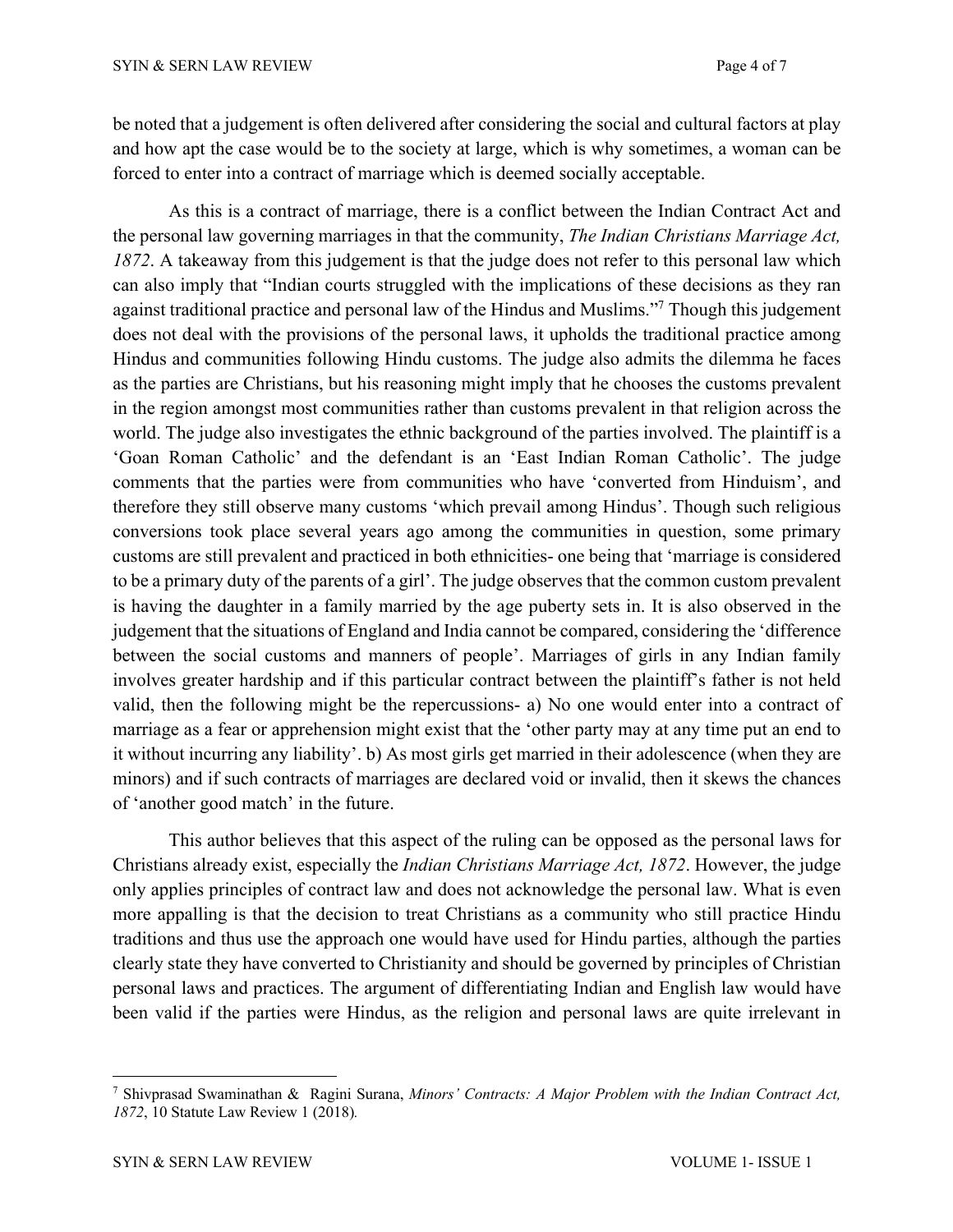England. However, the parties are Christians and therefore, the universal presence of the religion in both the places make this reasoning weak.

Taraporewala, J. finally says that it would be 'revolutionizing' on his part to hold that the natural guardian of the minor couldn't enter into a contract of marriage for the benefit of the minor, as the normalcy and perpetuity of a common social norm would be broken. Therefore, the contract of marriage, for the benefit of the minor, between the plaintiff's father and the defendant was held valid and binding on the minor. This raises an important question- can contract law be considered in matters of family and domestic relations? The choice of the word 'revolutionizing' might be deemed as an exaggeration in today's context as no such contracts are formed which bind the minor to marriage, due to the abolishment of child marriage and establishment of age limits; but, in the 1920s, it was customary for the parents to have their wards married. This author believes that marriage was more of a social ritual than an individual choice of the couple. Therefore, if one considers domestic relations and follows *Balfour v. Balfour*<sup>8</sup>, then the arrangements between a husband and wife will not be considered as legally binding. However, in the opinion of this author, if the conditions in India are examined, then it will be noticed that the prevalent patriarchal system often makes women the target of unanticipated and prejudiced injustices in their domestic and social lives, for which the woman must be allowed to seek the legal remedy.

#### **BENEFIT AND CONSIDERATION**

The aspect of benefit was also dealt with in the case of *Raj Rani v. Prem Adib9*('*Prem Adib'*). The contract in dispute was a contract of services which the plaintiff's father had entered with the defendant. The plaintiff, a minor, was to work in the film sets of the defendant for specified wages for a year. However, the defendant refused to pay the minor after 2 months from the formation of the contract. In the ratio *decendi*, Desai, J. in the Bombay High Court<sup>10</sup> compared the contracts of service binding a minor with the contracts of apprenticeship and marriage which also bind a minor. The question of 'benefit' was explored and in the judgement of *Prem Adib*, it was held that a contract of apprenticeship can be binding on the minor under *The Apprentices Act, 1850* as the purpose for such contract was to provide technical and special knowledge which would be beneficial to the minor in the long run. However, the same could not be said for marriages and services. No such statutory provision exists for services and marriages, and in both cases, the 'benefit' received by the minor will be considered. For understanding the distinction in the judgement, the purpose of each of the contracts must be analyzed. Apprenticeship contracts are meant for training and vocation, contracts of services are in the form of a bargain or monetary transaction. A contract of marriage is not a mere bargain, it has social and cultural implications. Marriage is a significant domestic and social phenomenon for the individuals, their families and

<sup>8</sup> Balfour v. Balfour [1919] 2 K.B. 571 CA

<sup>9</sup> Raj Rani v. Prem Adib AIR 1949 (36) Bom 215 (India).

<sup>10</sup>Khwaja Muhammad Khan v Husaini Begam I.L.R. (1910) All. 410, 12 Bom. L.R. 638 (India).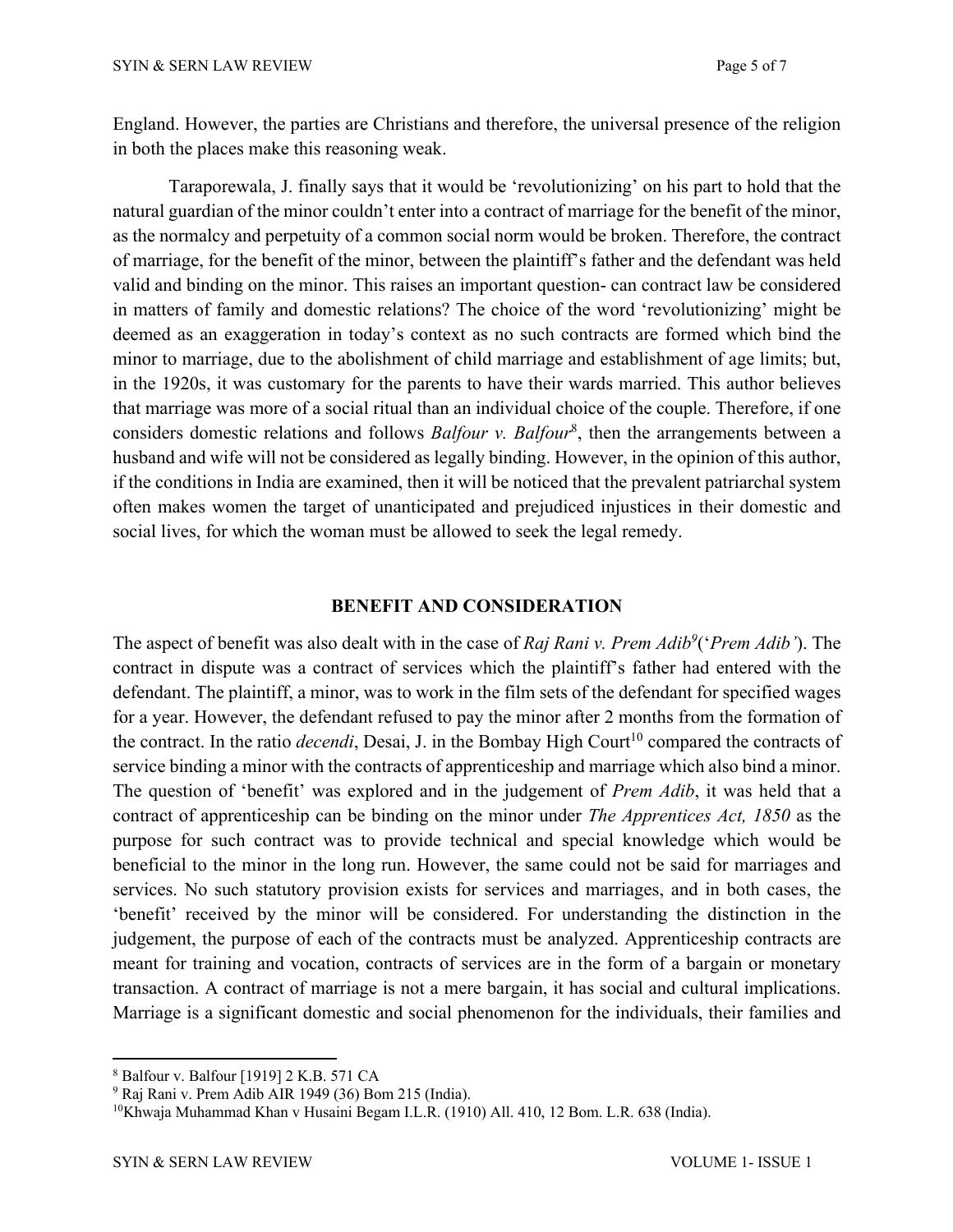the community they belong to. With marriages and services, the natural guardian does not always have the position of a 'trustee' to bind the minors into contracts of services and marriages.

The aspect of consideration was thus explored. S. 2(d) of the Act requires consideration in the form of an 'act, abstinence or promise' to move from the 'promisee' or 'any other person' at the 'desire of the promisor'. In fact, if the contract of marriage between the plaintiff's father and the defendant is valid, then the consideration on behalf of the plaintiff's father involves a promise of having his daughter married to the defendant within 2 years. As consideration can move from a third party towards the promisor, the minor's act of marriage would be valid consideration, especially because of the social factors. The reason is further explained towards the end while determining damages. The defendant's advocate had argued that the plaintiff was too young to be affected by such breach, due to which damages should be reasonably low. The judge however clearly denotes that thirteen or fourteen years of age is quite significant for her prospects of marriage and the minor was 'grown up' enough to understand the importance of marriage in her society, and she has to rely on her guardian to enter a contract of marriage as she does not have the legal capacity. It must be noted that consent was mutual as the plaintiff had already agreed to the marriage when the defendant had inquired.

### **CONSENT OF THE THIRD PARTY**

The case raises an important question on the consent of the third party. S.2(d) states that consideration can be provided by third parties, however the section is silent on whether the element of free consent (requisite for parties to a contract under S.10 of the Act) needs to be present even in the case of a third part providing consideration at the desire of the promisor. Here, the element of force perhaps might not be accounted for, owing to the social practices prevalent in those times where the guardian had a social obligation to have the daughter married at an age to a suitor who was accepted by the guardian. The present times have clear age restrictions for marriage; however, the period being analyzed here lack such restrictions. Therefore, the minor's act of marrying the defendant at the latter's desire is regarded as acceptable consideration. This is in contrast to the judgement of *Prem Adib*, where it was held that the guardian's promise to engage the minor for employment was not valid consideration, neither was the minor's act of performing the contract as the minor cannot be bound by a contract of services, unlike contracts of marriages and apprentices. Therefore, the main conclusion which one can arrive by comparing the cases of *Fernandez* and *Prem Adib* (where the judgement of *Fernandez* was binding as it was a precedent of the same court) is that the contracts of marriage and apprenticeship entered into by the minor's guardian will be valid consideration and binding on the minors as the aspect of future 'benefit' can attributed to such a contract, while a contract of services need not bind the minor to perform such obligations.

While discussing consent of the minor, it is important to also look at a hypothetical scenario. Suppose the minor had refused consent for the marriage, and despite refusing, she was forcefully